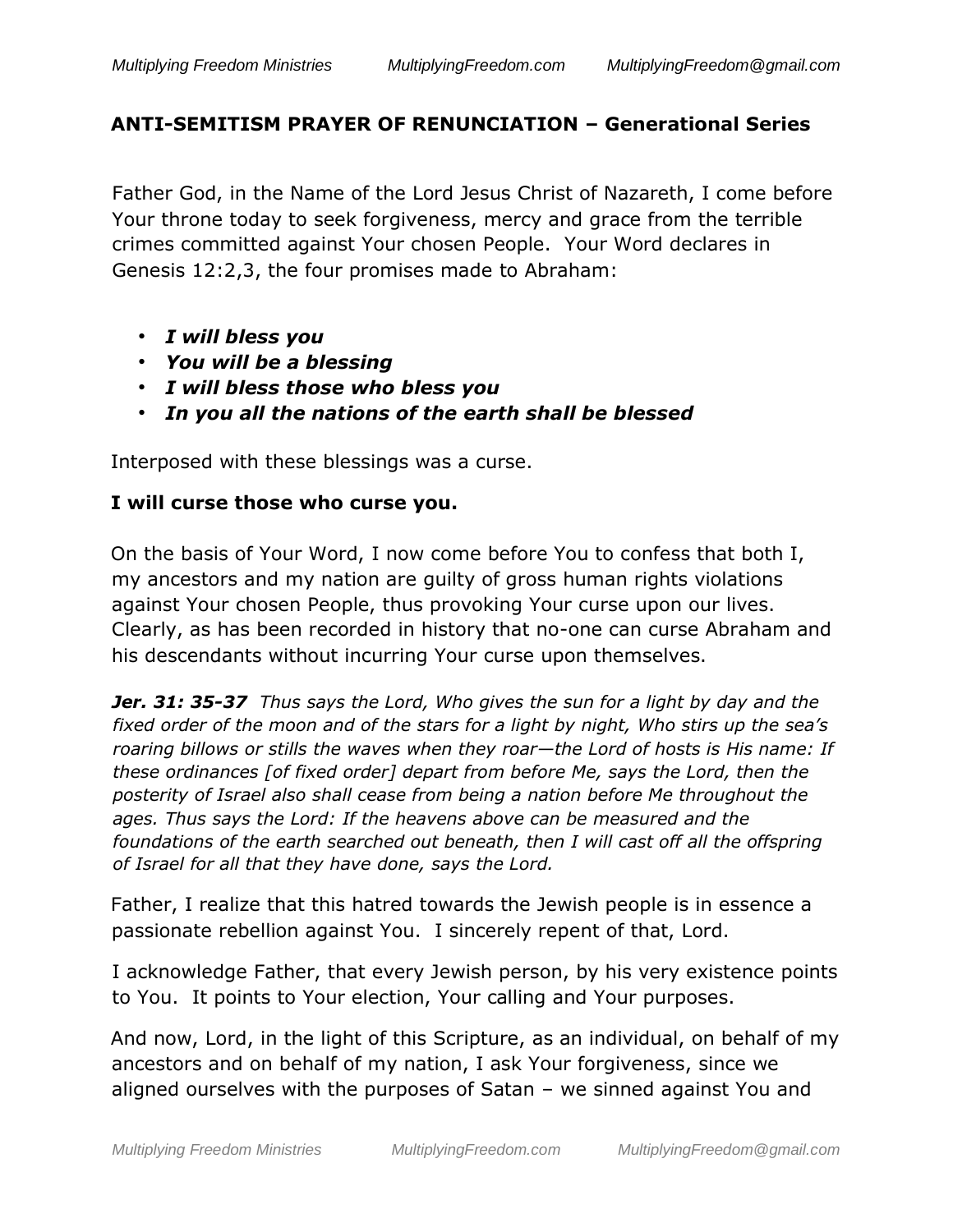the Jewish nation for they were to be the instrument through whom the Messiah, Satan's conqueror, would come. Please forgive us, Heavenly Father, for opposing You and Your redemptive purposes, in the Name of Jesus.

I confess before You the diabolical envy and jealousy against Your people – for they alone bear the mark of divine election, and have been chosen by You for a world mission. Please forgive us Father, in Jesus Name. I hereby renounce the following phrase "Conscience is a Jewish invention – there is no room for two chosen people". I ask that You will sever me from all blasphemous utterances levied against You and Your people, in the Name of Jesus.

Lord, I bring before You all the anti-Jewish policies:

- a. Conversion you have no right to live among us as Jews!
- b. Expulsion from the secular, influenced by the church!
- c. Annihilation you have no right to live at all!

As a member of the Body of the Lord Jesus Christ, I bring these policies before You. I confess that 2000 years of Christianity has been marked by hatred of Your people. We showed them a distorted picture of the Lord Jesus, for in that Name we were responsible for the deaths of millions. I bring before You as sin, the hatred and contempt they endured, the hats of humiliation they had to wear. Please forgive us for much bloodshed, o Lord!

I ask forgiveness for all forms of oppression, injustices, and repressive measures employed against them. Father, in the Name of Jesus, I bring before You the sins of the militant church, under Emperor Constantine (313AD):

- Great intolerance: through the standard-bearers, the church fathers, against Your people. Also all the compromise that allowed pagan practices to infiltrate the Church.
- The insulting language of the Imperial anti-Jewish legislation.
- The bloodshed.
- The gross misinterpretation of the Holy Scriptures by believing that the land of Israel and the entire covenant including the Promised Land, belong to the Christendom.

Please forgive us for our pride and arrogance and irreverence for Your Word.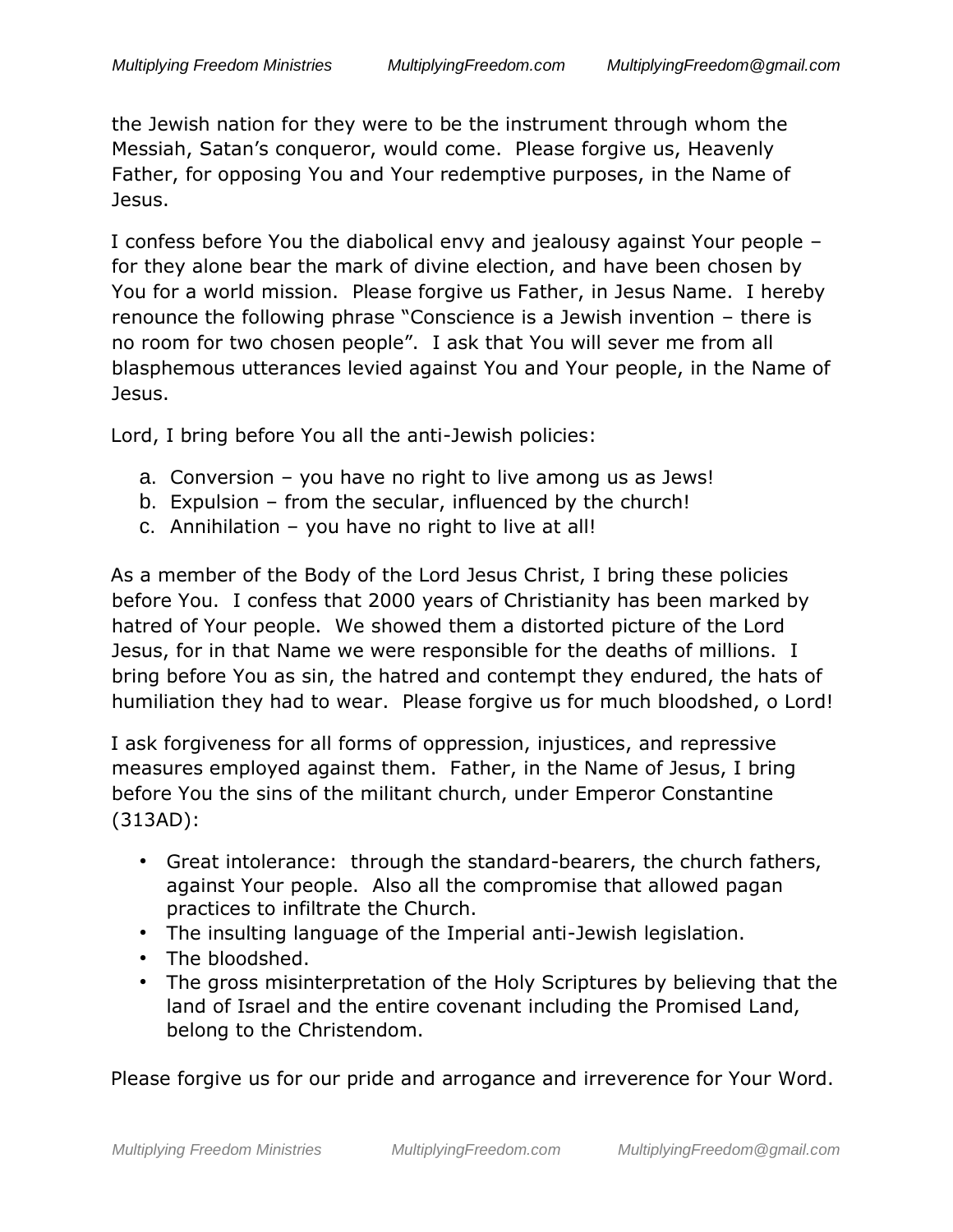I confess as sin, the entire political legislature forcing Jews to convert, and all methods of terror, political oppression and death by the sword. I ask forgiveness for all the fraud, theft and murder conducted against Your people.

Father, I bring before You the persecution suffered by Your people after Constantine. Please forgive us, in the Name of Jesus.

I renounce the teachings of Origen.

I renounce the summation that the Jewish people had forfeited all their covenants by rejecting Jesus as the Messiah.

I renounce the belief that the church has replaced Israel and that the Jewish people will never have a future as the Divinely Chosen People. Also that the Messiah will never establish His Messianic Kingdom, that He promised them.

I declare that all of the above is a gross misinterpretation of Scripture, since Romans 11 clearly indicates that the Jewish people are the true vine and that we are the branches. The Jewish people bear us and not we them.

I renounce the belief that the Jews are blind imposters under the curse of God.

I renounce the belief that the Jews were "unrepentant Christ-killers".

I renounce the belief that they were racist, elitist and arrogant.

I renounce the teaching of Augustine, based on the findings of Origen.

Father, I bring before You as sin, all the terrible crimes against Your people during the Crusades – the wholesale slaughter of both Jews and Muslims under the pretext of "The New Israel" and establishing the "Kingdom of God". I also bring before You all the activities of the Knights Templars "Defenders of the Faith". Many Jews who survived, were sold into slavery. Please forgive us, in the Name of Jesus.

Father, please forgive us for all the bloodshed all across France, Belgium, England, Germany, Poland, Prague, Bohemia and the Holy Land, all of which testifies against us for the cruel legacy of the early Church.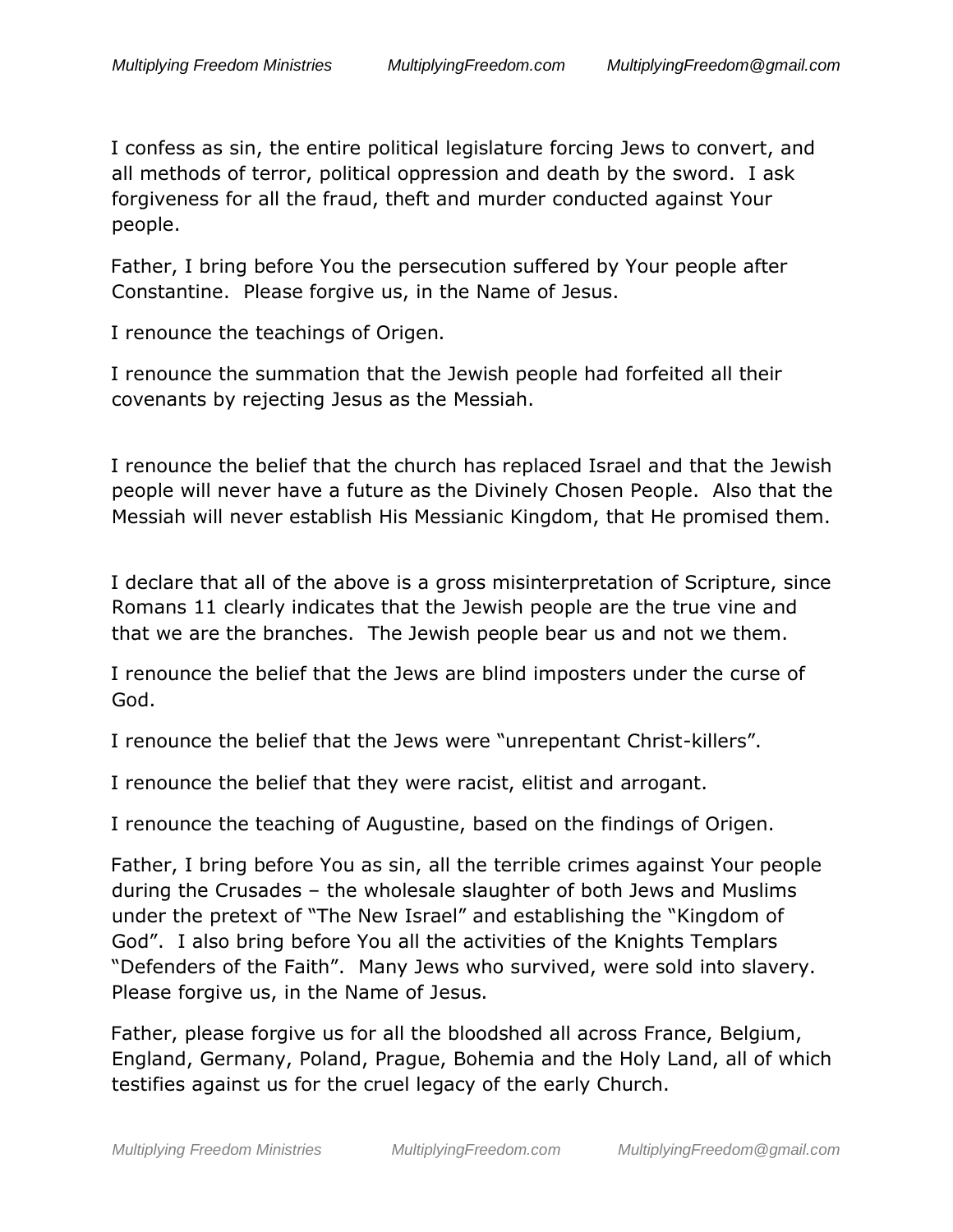Father, I bring before You as sin, all the malicious lies against the Jews. I also bring before You all the false accusations of blood libel charges against them. Please forgive us in the Name of Jesus, for the terrible persecution suffered by the Jews, for expelling them from certain countries and for driving them to isolated parts of Eastern Europe.

Lord, I bring before You the doctrine of transubstantiation which teaches that the wafer (communion element) called the Host, became the body and blood of Jesus. We renounce the doctrine of transubstantiation and declare that the communion elements are only **symbolic** of the Body and Blood of the Lord Jesus Christ.

Father, we repent deeply for the entire harm done to Your people, for all the lies and accusations and all forms of injustices in Jesus Name.

Father, in the Name of Jesus, I bring before You the terrible anti-Semitic judgments of Martin Luther, which was later used as the justification for the "final solution of the Jews". Again we ask forgiveness for the false interpretation of Scripture that created a powerful blinding force not only over the German people, but resulted in a total apathy at the plight of Your people.

Father, we can only confess as descendants of German and European Christians, that we have sinned grievously against them. We have blindfolded their eyes because of our conduct.

So we confess before You today:

"Without end the blood on our hands cries out to heaven for the serious crimes against Israel. We deeply repent, dear Father, we humble ourselves before You to seek to make amends for the evil done to Your people. Lord Jesus Christ, whose wounds heal us, is the One whom we have afflicted." Oh, listen to His lament: "Your blows against My people have fallen on Me!"

We confess that we have sinned against You, Lord Jesus, by not acknowledging Israel as our elder brother, through whom we have received the Scriptures, the Law, the Prophets and Jesus Himself.

As we deeply repent before You today Father, we pray in Jesus Name that as we see the abyss of our guilt, the day will come, when Israel's eyes will be opened to accept their Redeemer: JESHUA HAMASHIACH.